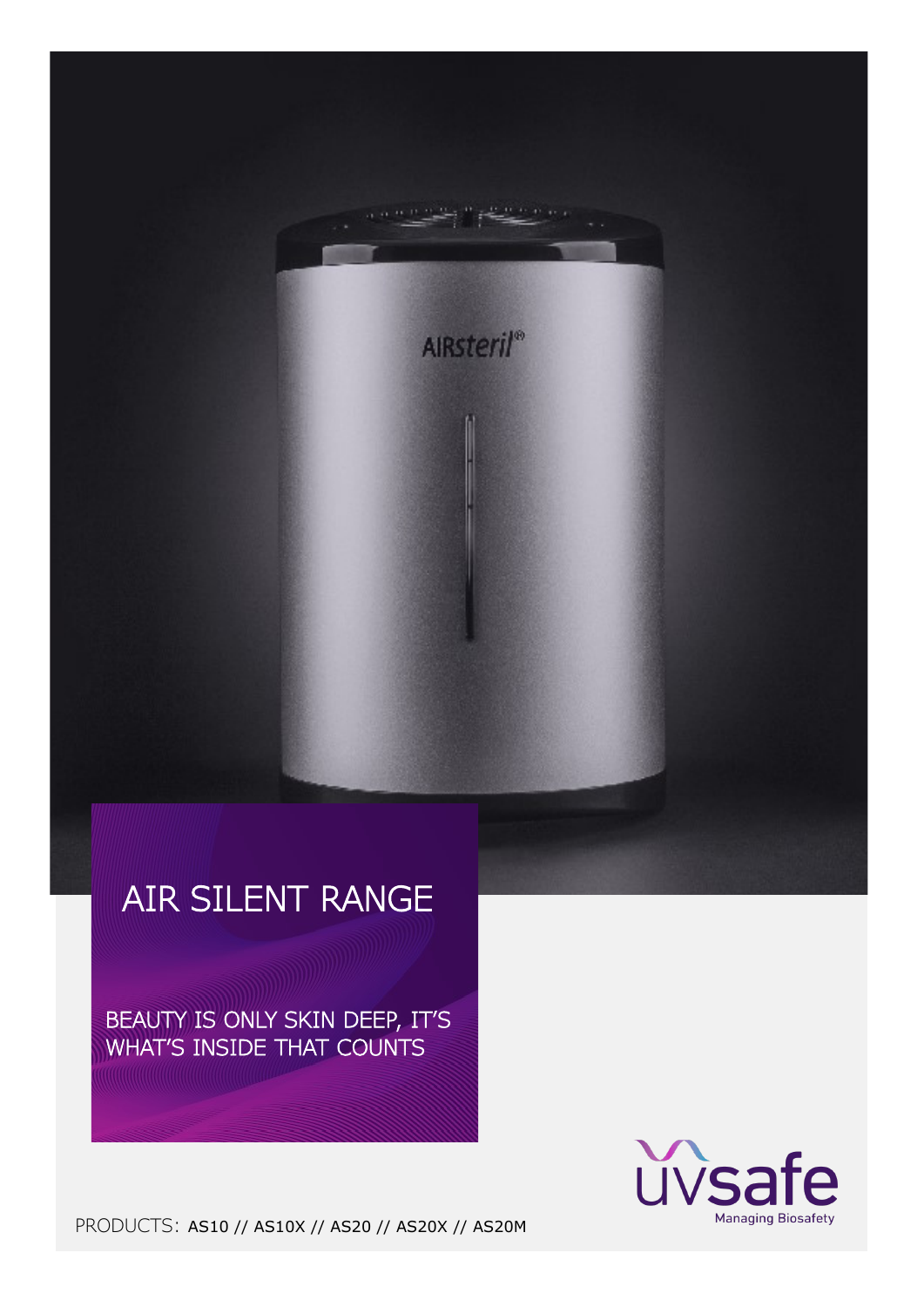# AIR SILENT RANGE

AS10 // AS10X // AS20 // AS20X // AS20M



# HEALTH AND COMFORT CAN BE SERIOUSLY AFFECTED BY POOR QUALITY AIR IN ENCLOSED SPACES

# ELIMINATE ODOUR & CONTROL INFECTION

Improved the air quality and eliminate all odours from incontinence and medical conditions. Improved the healthcare of care home residents, staff and visitors alike. The AS20/AS20X/AS20M are completely silent using our unique thermal UV to eliminate unpleasant odours and control harmful bacteria and viruses both in the air and on all exposed surfaces 24 hours a day, 365 days of the year.



### HYGIENE PROBLEMS

Air Silent units are completely safe for use in an area of continuous occupation such as care home bedrooms. Poor ventilation, incontinence and medical conditions create bacteria, and in many cases even regular cleaning and disinfecting are simply not enough. The addition of masking agents can make odours work and do nothing to control the spread of microorganisms.

AIRsteril gets to the root cause of the problem by controlling bacteria, viruses and mould, clearing allergens to improve the air quality. Unpleasant odours are also eliminated creating a more pleasant environment for all. **PERFECT FOR USE IN** 

### BENEFITS OF USING AIRSTERIL

- Clear embarrassing odours and eliminate masking agents
- Control bacteria and viruses in the air and on all exposed surfaces
- Improved infection control and hygiene standards
- Reduced absenteeism and labour costs

| Area Size                                       | 10m2 20m2   |      |
|-------------------------------------------------|-------------|------|
| Medium odour levels & AS10<br>infection control |             | AS20 |
| High odour levels &<br>infection control        | AS10X AS20X |      |

- Residential care home
- > Hospital bedrooms
- Waiting rooms consulting rooms
- Dentist decontamination rooms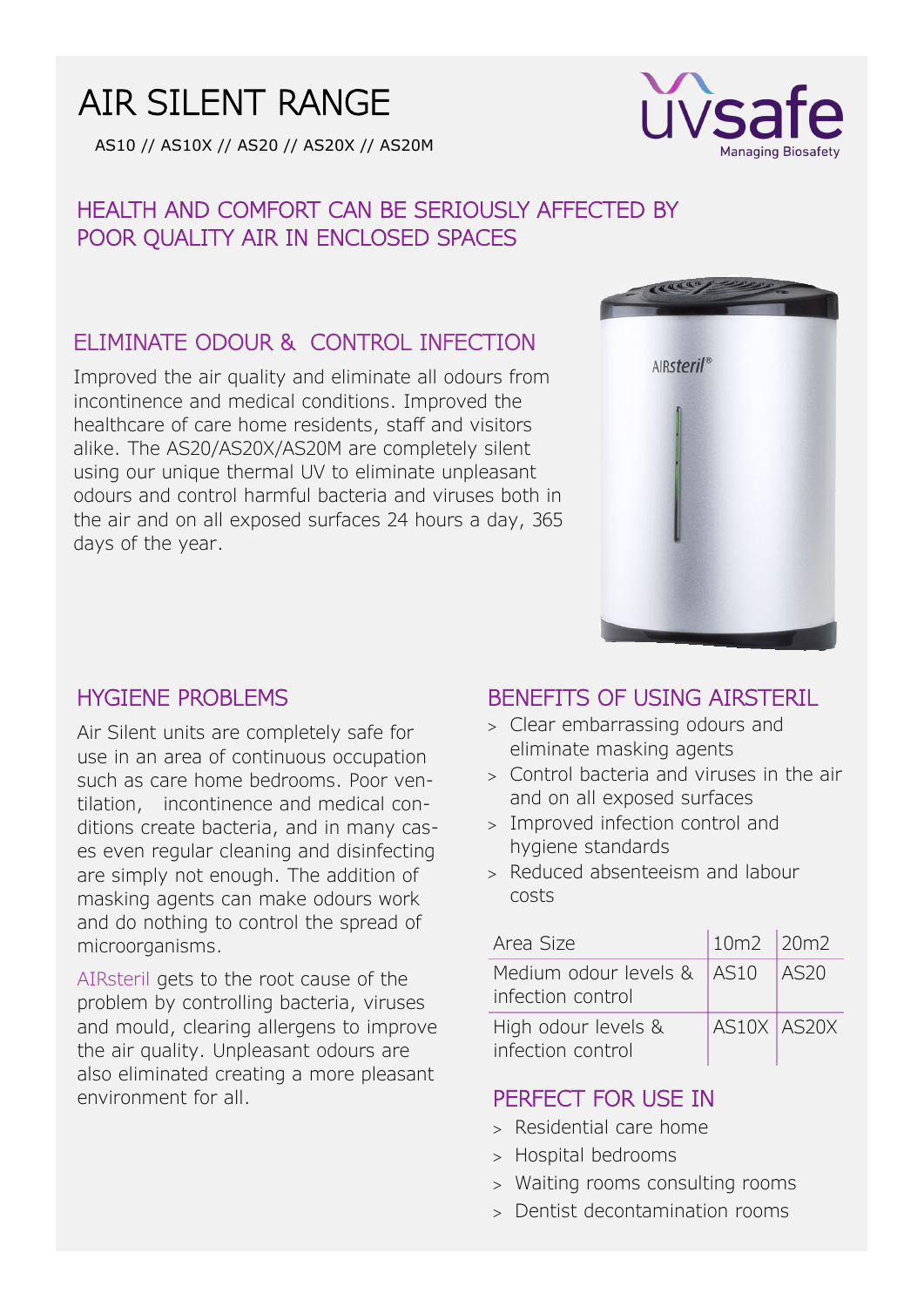# AIR SILENT RANGE

AS10 // AS10X // AS20 // AS20X // AS20M

# BACTERIA CONTROL VIA SILENT OPERATION IN CONSTANTL OCCUPIED AREAS

#### SERVICING MADE EASY

Power must be disconnected before attempting any servicing and only undertaken by a competent individual. All AIRsteril partners have fully trained engineers to carry out all servicing work.

The AS cover is easily removed by taking out two screws from the base, then the two finger screws removed from the lamp housing plate to allow lamp replacement. Any dust or debris build up should be cleared from the interior. Lamps must be changed on an annual basis to maintain performance.



#### HOW OUR AIR SILENT SYSTEM WORKS

**IVS** 

**Managing Biosafety** 

All AIRsteril units utilise our unique combination of 5 technologies. They eliminate unpleasant odours and control harmful bacteria and viruses 24 hours a day, 365 day of the year.

The AS units are suitable for use in areas of continuous occupation in enclosed spaces which require a silent unit. There are two distinct silent models available, AS10 for smaller rooms up to 15m2 and AS20 for larger rooms up to 25m2 , both with x versions for high odour areas or AS20M for allergy and infection control only.

All AS units are completely silent in operation with a blue light visible through the indicator strip an the front. Units should be wall mounted as high as practical for best operation. Designed to be plugged in, with an inline switch, but can also be wired into a fused spur.

# ODOUR ELIMINATION GUARANTEED \*Conditions Apply

#### Air Silent Unit Dimensions Construction 285MM (L) x 185MM (W) x95MM (D) - AS10 // AS10X 345MM (L) X 185 (W) X 95 (D) - AS20 // AS20X // AS20M Anodised aluminium extrusion Power Supply Neight 220-230v 15 watts—AS10 // AS10X 220-230V 18 watts—AS20 // AS20X // AS20M 1.5kg - AS10 // AS10X 1.6kg - AS20 // AS20X // AS20M Set Up and Contract Contract Contract Contract Contract Contract Contract Contract Contract Contract Contract Contract Contract Contract Contract Contract Contract Contract Contract Contract Contract Contract Contract Cont Wall mounted on bracket supplied. Easy for making two fixed points Continuous, indicated by blue lamp. Requires annual lamp change